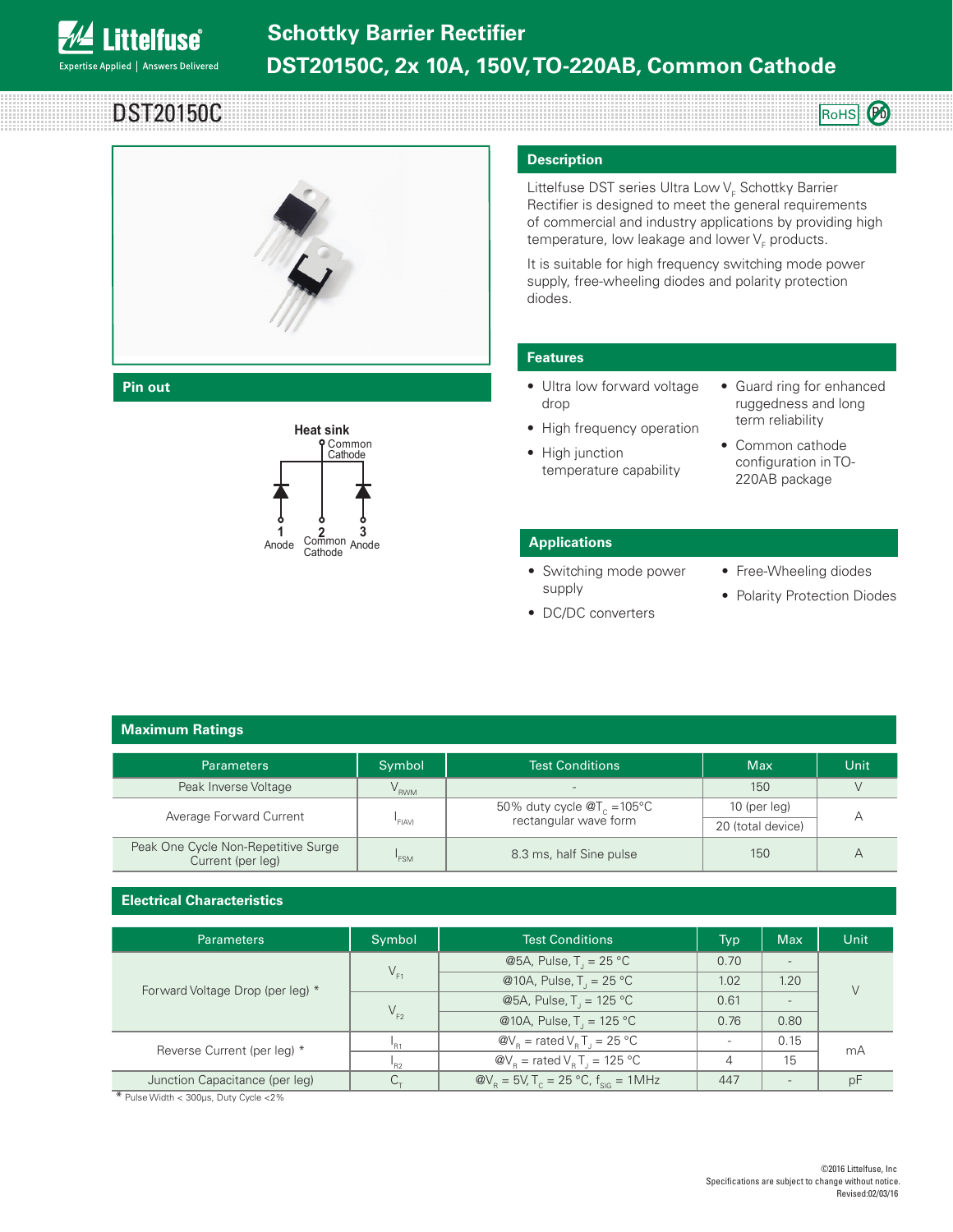#### **Thermal-Mechanical Specifications**

| <b>Parameters</b>                                | Symbol          | Test Conditions | <b>Max</b>      | Unit        |
|--------------------------------------------------|-----------------|-----------------|-----------------|-------------|
| Junction Temperature                             |                 |                 | $-55$ to $+150$ | $^{\circ}C$ |
| Storage Temperature                              | stg             |                 | $-55$ to $+150$ | $^{\circ}C$ |
| Thermal Resistance Junction to<br>Case (per leg) | $R_{thJC}$      | DC operation    | 2.8             | °C∕W        |
| Approximate Weight                               | wt              |                 |                 |             |
| Case Style                                       | <b>TO-220AB</b> |                 |                 |             |



#### **Figure 3: Typical Junction Capacitance**



#### **Figure 1: Typical Forward Characteristics Figure 2: Typical Reverse Characteristics**